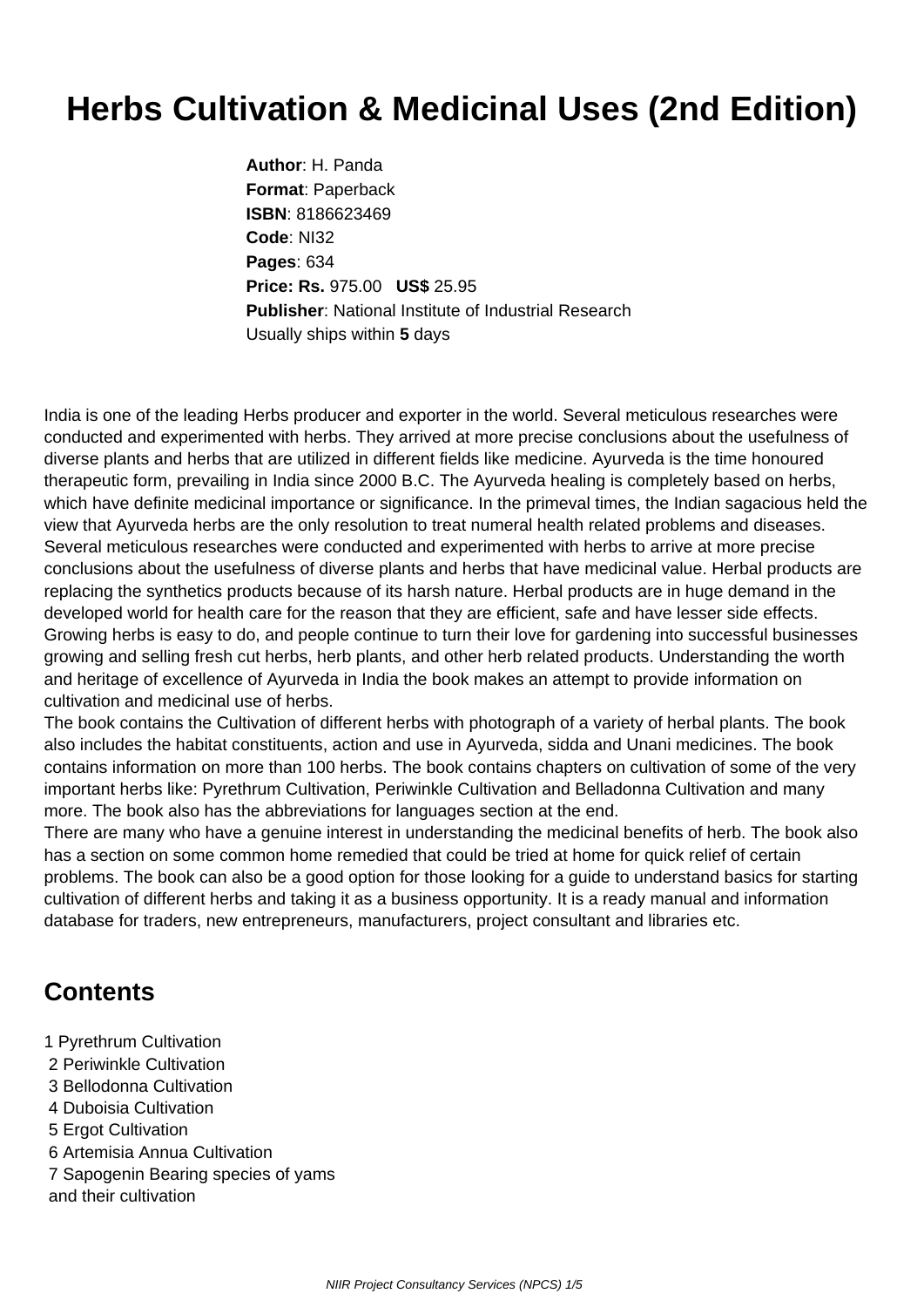8 Abelmoschus Esculentus 9 Amroma Augusta 10 Abrus Precatorius 11 Abutilon Indicum 12 Acacia Arabica 13 Acacia Catechu 14 Achyranthes Aspera 15 Aconitum Ferox. 16 Aconitum Heterophyllum 17 Aconitum Napellus 18 Aegle Marmelo 19 Agati Grandiflora 20 Allium Cepa 21 Allium Sativum 22 AlocasiA Indica 23 Aloe Indica 24 Alpina Galanga 25 Anacardium Occidentale 26 Ananas Sativus 27 Andropogon Muricatus 28 Annona Squamosa 29 Anthemis Nobilis 30 Areca Catechu 31 Argemone Mexicana 32 Aristolochia Indica 33 Asclepias Asthmatica. 34 Asparagus Adscendens 35 Balsamodendron Mukul 36 Balsamodendron Myrrha 37 Bambusa Arundinacea 38 Bassis Longifolia 39 Berberis Vulgaris 40 Beta Vulgaris 41 Bombax Malabaricum 42 Boswellia Glabra 43 Brassica Campestris 44 Brassica Juncea 45 Brassica Nigra 46 Brassica Oleracea. 47 Caesalpinia Bondus 48 Calophyllium Inophyllum 49 Calotropis Gigantea 50 Camellia Theifera 51 Camphora Officinarum 52 Cannabis Sativa 53 Canscora Decussata 54 Capsicum Annuum 55 Careya Arborea 56 Carica Papaya 57 Cephalandra Indica. 58 Cinchona Cortex

59 Action of Cinchona Alkaloids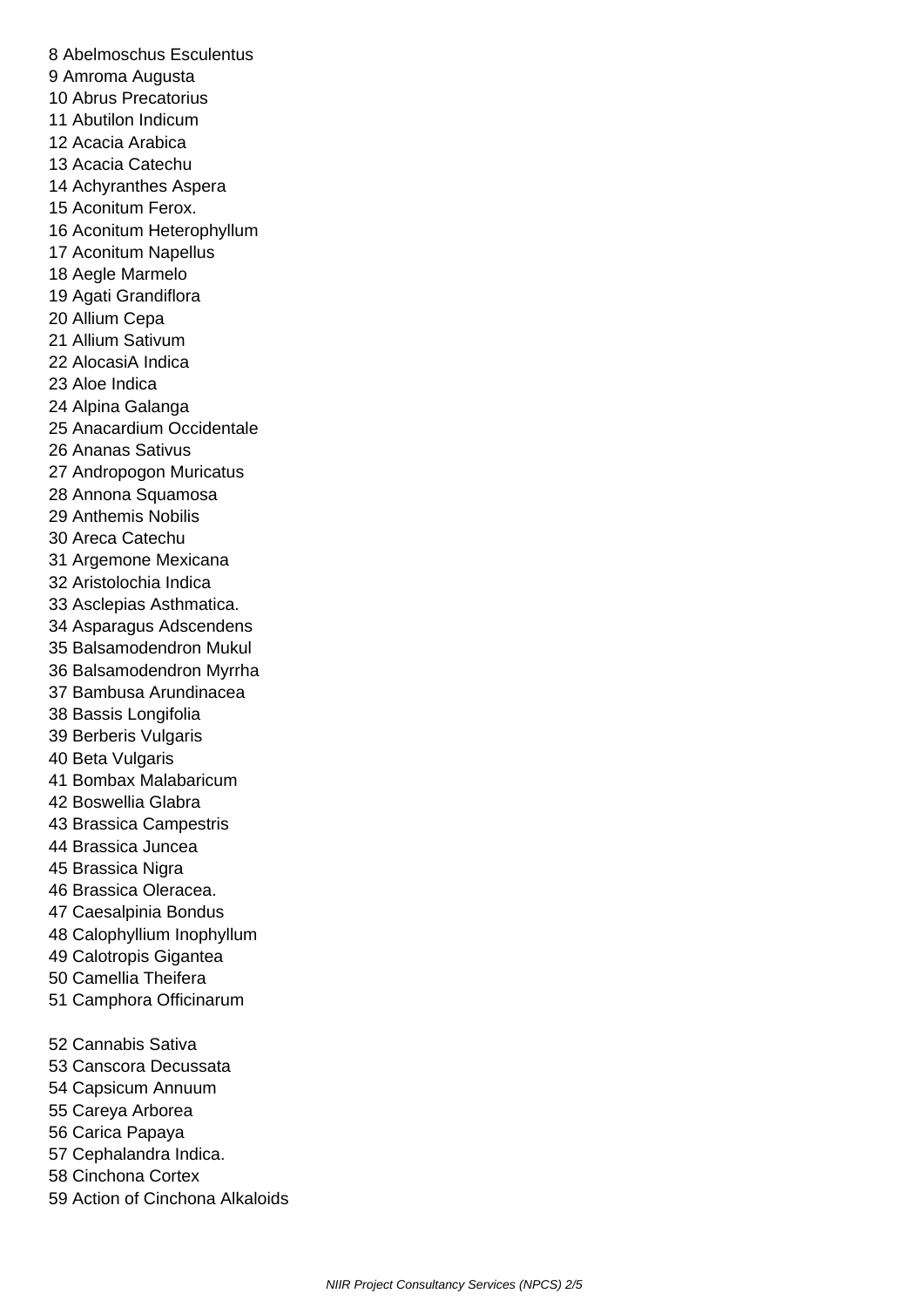60 Cinnamomum Cassia 61 Cinnamomum Iners 62 Citrullus Colocynthis 63 Citrullus Vulgaris 64 Citrus Aurantium 65 Citrus Bergamia 66 Croton Tiglium 67 Cubeba Officinalis 68 Cucumis Sativus 69 Cuminum Cyminum 70 Curculigo Orchioides 71 Curcuma Longa 72 Cyperus Pertenuis 73 Cyperus Rotundus 74 Datura Alba 75 Daucus Carota 76 Euphorbia Neriifolia. 77 Euphorbia Pilurifera. 78 Feaula Assafoetida 79 Ficus Bengalensis 80 Ficus Carica 81 Ficus Glomerata 82 Ficus Religiosa 83 Foeniculum Vulgare 84 Garcinia Pictoria 85 Garcinia Purpurea 86 Helleborus Niger 87 Hemidesmus Indicus 88 Herpestis Monniera 89 Ipomoea Digitata 90 Ipomoea Turpethum 91 Jasminum Grandiflorum 92 Lepidium Sativum 93 LinUM Usitatissimum 94 Luffa Echinata 95 Mallotus Phillippinensis 96 Mangifera Indica 97 Melia Azadirachta 98 Mentha Arvensis 99 Metha Piperita 100 Mentha Sylvestris 101 Michelia Champaca 102 Mimosa Pudica 103 MiMusops Elengi 104 Momordica Charantia 105 Moringa Oleifera 106 Mucuna Pruriens 107 Musa Sapientum 108 Myristica Fragrans 109 Myrtus Caryophyllus 110 Nardostachys Jatamansi 111 Nelumbium Speciosum 112 Nerium Odorum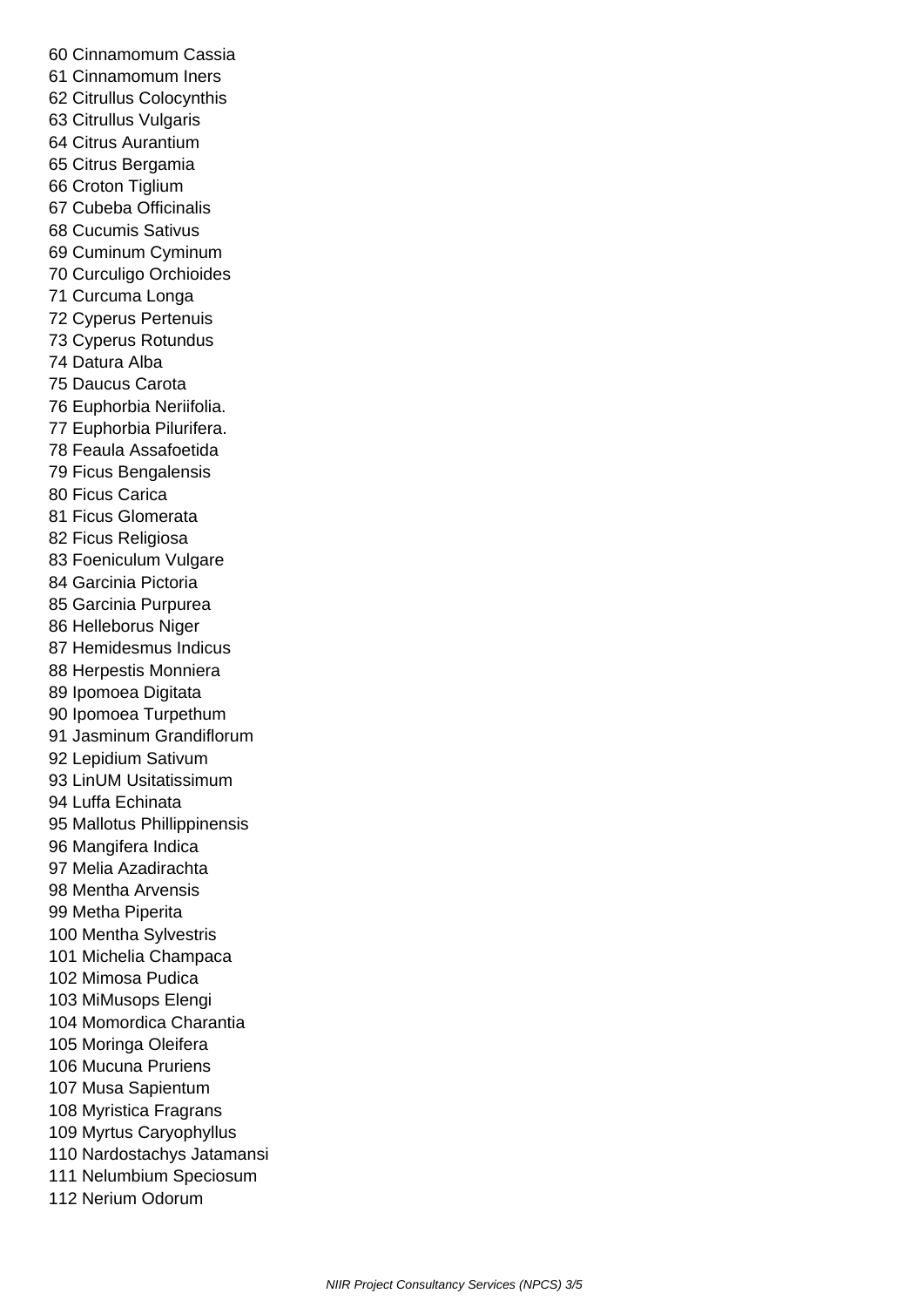113 Nicotiana Tabacum 114 Nyctanthes Arbor-Tristis 115 Nymphaea Lotus 116 Ocimum Basilicum 117 Ocimum Sanctum 118 Opuntia Dillenii 119 Orchis Mascula 120 Oxalis Corniculata 121 Paederia Foetida 122 Pandanus Odoratissimus 123 Papaver Somniferum 124 Pedalium Murex 125 Peganum Harmala 126 Peucedanum Graveolens 127 Phaseolus Mungo 128 Phaseolus Roxburghii 129 Picrorrhiza Kurrooa 130 Pimpinella Anisum 131 Piper Betle 132 Piper Longum 133 Piper Nigrum 134 Pistacia Lentiscus 135 Plantago Ispagula 136 Pongamia Glambra 137 Portulaca Oleracea 138 Prunus Amygdalus 139 Psidium Guyava 140 Psoralea Corylifolia 141 Ptychotis Ajowan 142 Punica Granatum 143 Pyrus Malus 144 Quercus Infectoria 145 Randia Dumetorum 146 Raphanus Sativus 147 Rauwolfia Serpentina 148 Rheum Emodi 149 Rhus Succedanea 150 Ricinus Communis 151 Rosa Damascena 152 Rubia Cordifolia 153 Ruta Graveolens 154 Saccharum Officinarum 155 Salix Caprea 156 Salvadora Persica 157 Salvia Officinalis. 158 Santalum Album 159 Sapindus Trifoliatus 160 Saraca Indica 161 Saussurea Lappa 162 Semecarpus Anacardium 163 Shorea Robusta 164 Sida Cordifolia 165 Smilax China